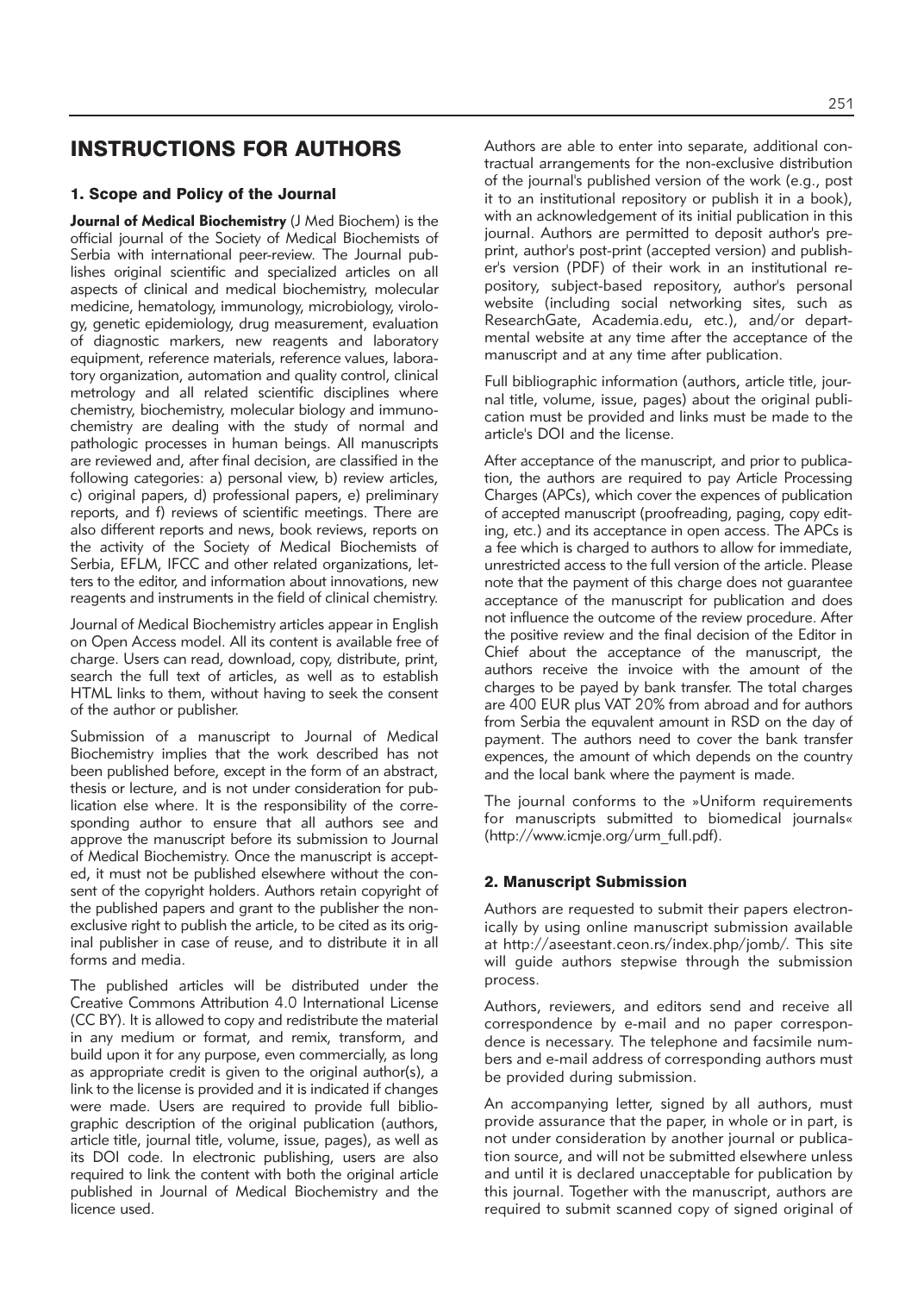Conflict of Interest Statement, which can be downloaded from the journal home page.

Each manuscript should be accompanied by a cover letter containing a brief statement describing the novelty and importance of the work submitted.

All manuscripts are peer reviewed by at least two independent reviewers. All manuscripts submitted to the Journal of Medical Biochemistry are checked using CrossCheck iThenticate plagiarism detection system for duplicate and unattributed content.

In case of any technical problems, please contact Snežana Jovičić, Managing Editor for Journal of Medical Biochemistry (jmedbio.managing.editor@gmail.com).

# 3. Authorship

This journal accepts the guidelines on authorship developed by the International Committee of Medical Journal Editors. This requires that each author should have participated sufficiently in the work to take public responsibility for the content. This participation must include: (a) conception or design, or analysis and interpretation of data, or both; (b) drafting the article or revising it critically for important intellectual content; and (c) final approval of the version to be published. Participating solely in the collection of data does not justify authorship.

All elements of an article (a), (b), and (c) above, critical to its main conclusions, must be attributable to at least one author. A paper with corporate (collective) authorship must specify the key persons who were responsible for the article; others who contributed to the work should be recognized or acknowledged separately. The Editors may require authors to justify the assignment of authorship.

#### 4. Review of Manuscripts and Speed of Publication

Papers are independently reviewed by at least two reviewers selected by the Editors as doble-blind peer review. Reviews and original manuscripts are judged by the Editor-in-Chief who decides either to accept (without or with minor modifications), to return to the author for revision, or to reject the manuscript. If reviewers disagree, the Editor-in-Chief may ask for a third independent judgment. After completion of the reviewing process, the Editorial Office sends an appropriate letter to the authors together with the anonymized reviews and editorial comments for the author's consideration. Usually, decisions are reached within four weeks from the submission date. When papers are accepted subject to revision, the revised manuscript must be returned within approx. one month. Revised articles are re-evaluated by the Editor-in-Chief who decides to accept or to submit to a second review. It is the aim of the Journal to publish papers within six months after their receipt by the Editor-in-Chief.

The authors will receive first proofs for correction.

## 5. Preparation of Manuscripts

The complete manuscript, including enclosures should be prepared according to instructions given in this section.

Manuscripts must be written in clear and concise English language. The manuscript should be written in the third person avoiding the passive voice. Please have your text proofread by an native English speaker before you submit it for consideration. Either British or American spelling is acceptable. At the proofreading stage, changes other than correction of printer's errors will be charged to the authors.

Type the manuscript (including table legends, figure legends and references) double-spaced using 12 font size on one page of A4 or 81/2×11'' paper. Number the pages consecutively (with the title page being page 1) and leave 2.5 cm margins on all sides. Avoid footnotes in the text, use parentheses instead. Papers and reviews should usually occupy no more than eight printed pages; short communications, case reports and letters to the editor should not exceed four printed pages. Each full page of printed text corresponds to approximately 1400 words. Allow space for tables and illustrations within the page limit.

Manuscripts should be prepared in accordance with the guidelines below and should be sent online at http://aseestant.ceon.rs/index.php/jomb/. The electronic copy of the manuscript should be saved as a Word for Windows (.doc) or Rich Text Format (.rtf) file. Manuscripts must be submitted using double line-spaced, unjustified text throughout, with headings and subheadings in bold case (not underlined). Press ENTER only at the end of a paragraph, list entry or heading.

Full length papers and technical reports should have Title Page, Summary, Keywords, List of Abbreviations, Introduction, Materials and Methods, Results, Discussion, Acknowledgements, if available, References, Tables and Figure legends.

Short communications and case reports should be subdivided into Summary, Keywords, List of Abbreviations, and a single section of main text without headings. Experimental procedures should be described in legends to figures or footnotes to tables. Acknowledgements and References should be presented as in full length papers.

Letters to the editor are arranged like short communications but without a Summary.

# Title page

The title page should include:

- 1. Short and informative title.
- 2. Names of all authors (with one name and forename of each author in full), followed by their affiliations: department, institution, city without postcode, country. If there is more than one institution involved, authors' names should be linked to the appropriate institutions by inserting consecutive numbers in superscript after relevant names. If required, lower case letters, in superscript after the name, should be used to indicate the present address.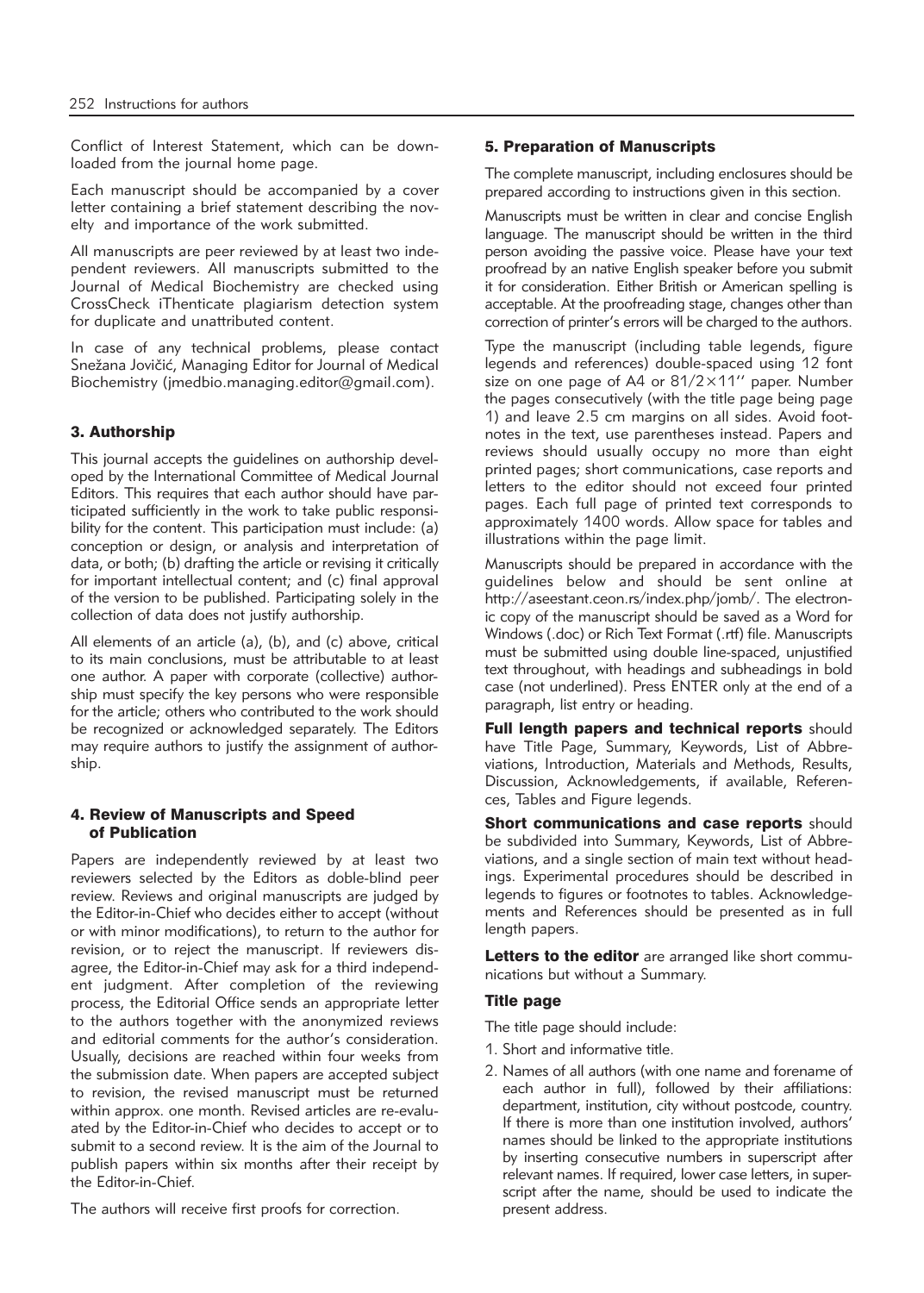- 3. Full name, mailing address, fax phone number and e-mail address of the corresponding author to whom communications should be sent is typed at the bottom.
- 4. Running title containing 50 characters or less in length.

## Summary, Keywords and a list of non-standard abbreviations

The second page of the manuscript should contain Summary, Keywords and a list of non-standard abbreviations used in text, figures, tables, and figure and table legends.

A summary should be short and clear, typed on a separate sheet, and should contain no more than 250 words. It must be comprehensible to readers before they have read the paper. Reference citations must not appear in the abstract, abbreviations should be avoided.

The summary of the original articles, should be structured, including following: Background, Methods, Results and Conclusions. The abstract of the other article types should not be structured.

A short summary in the Serbian language should be typed on the separate sheet, beginning with a Serbian title. This is valid only for Serbian authors. Below the end of English and Serbian summaries provide up to six Key Words in alphabetical order separated by semicolon using the entries from Index Medicus for indexing purposes.

#### Introduction

Introduction should be clear, pointing to the essence of the problem and the purpose of the study. References related to the problem discussed in the manuscript should be cited. Do not include data or conclusions from the work being reported.

## Materials and Methods

The experimental part should include a description of materials and methods used. If methods are widely known, they should not be described, but only references indicated. If the article deals with a new method or modified method, full description should follow. Methods used in statistical analyses should be indicated. Identify accurately all materials, substances, drugs and chemicals used.

**Ethics.** When reporting experiments on human subjects, manuscripts must include assurance that informed consent was obtained and that the study was performed in conformance with the Declaration of Helsinki ethical guidelines (http://ohsr.od.nih.gov/helsinki.php3) as reflected in *a priori* approval by the local institution's, regional or national, human research review committee. Do not use patients' names, initials, or hospital numbers, especially in any illustrative material. When reporting experiments on animals, indicate whether the national law on the care and use of laboratory animals was followed. Articles which do not give assurance of compliance with these principles will be rejected.

Statistics. Describe statistical methods with enough detail to enable a knowledgeable reader with access to the original data to verify the reported results. If preparing statistical data for publication, please read the journal's statistical guidelines or standard books. Specify any general computer programme used. When data are summarized in the results section, give the statistical methods used to analyze them.

#### **Results**

Results should be precise and clear, statistically processed and expressed according to the International System of Units (SI). Present in logical sequence the data generated using, as appropriate, tables and figures without duplication. Indicate the nature of data reduction and statistical procedures employed with appropriate references.

## **Discussion**

Results should be discussed and compared to reference results. Conclusions should be drawn on the basis of these comparisons. Indicate the conclusions that may be drawn and place them in the context of a critical appraisal of previous work. Do not repeat in detail data or other material given in the introduction or the results section. Link the conclusions with the goals of the study, but avoid unqualified statements and conclusions not completely supported by your data. Distinguish clearly new information from previous finding, and speculation from fact. Problems arising out of the study may be identified, and relevant hypotheses may be generated.

## Acknowledgements

Acknowledgements should be placed at the end of the text. Indicate financial support, gifts, technical assistance, and advice. Names of the funding organizations should be written in full. Obtain written permission from those acknowledged by name.

## Units of measurement

The units of measurement when possible must belong to the International System of Units (SI) or be non-SI units accepted for use with the SI (e.g. days, litre). (http://www.bipm.fr/3\_SI/si.html)

## **References**

Only essential references should be included. Authors are responsible for verifying them against the original source material. Automatic numbering should be avoided. References are typed on sheets separate from the text and follow the text. Rely upon articles published in primary research journals. Meeting abstracts may be cited only if published in journals. Citations such as »personal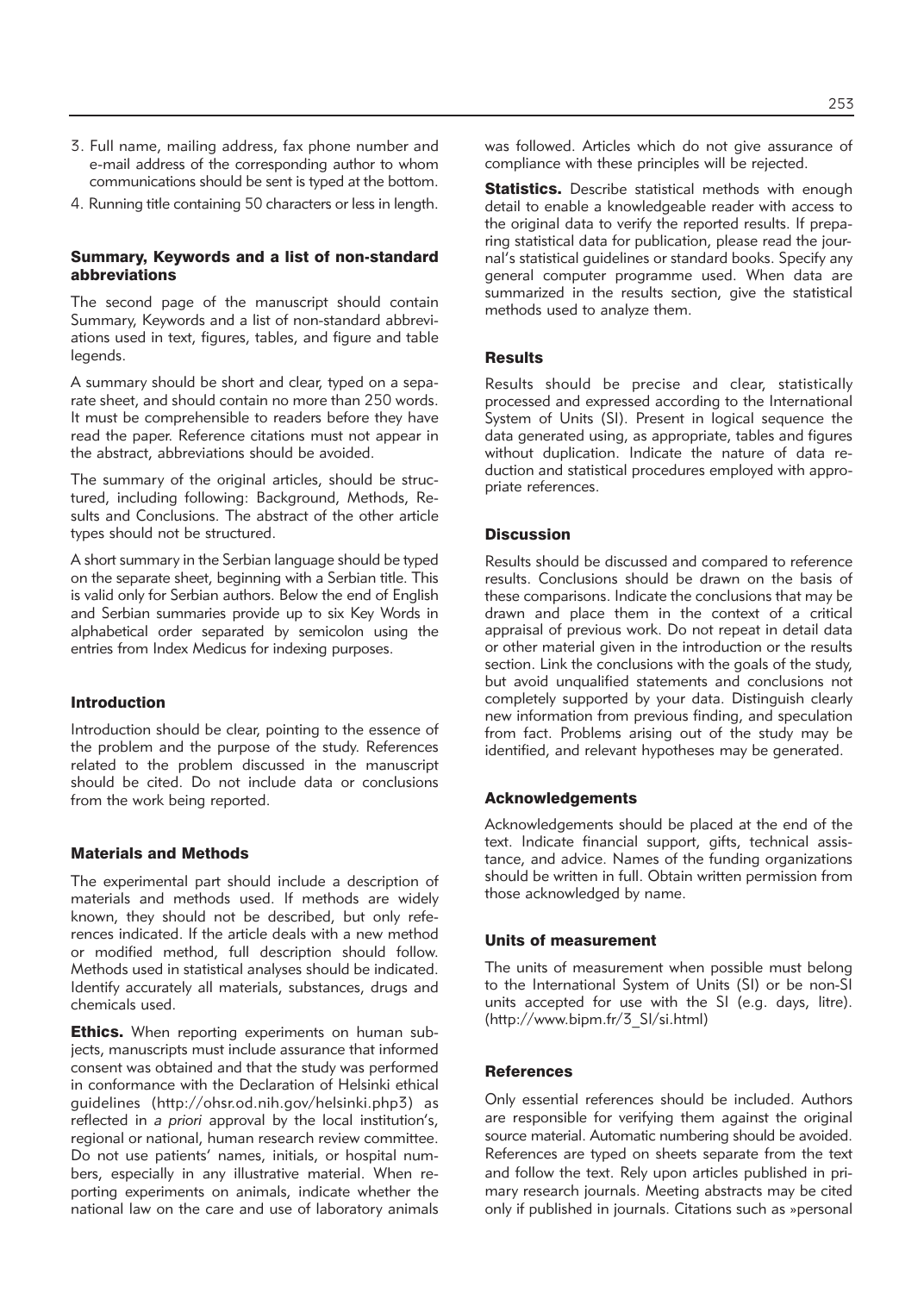communication«, »unpublished data« or »in press« are not accepted. Publications for which no author is apparent may be attributed to the organization from which they originate. Simply omit the name of the author for anonymous journal articles – avoid using »Anonymous«.

References are identified in the text by Arabic numerals in parentheses, and numbered consecutively in the order in which they are mentioned in the text. If one reference is cited several times in the text, the same number is indicated in parentheses. Abbreviations of journals conform to those used in Index Medicus (List of Journals Indexed). List all authors; if the number is seven or more, cite first six names followed by *et al*. Do not use italic font in the reference section. References must be given in the following format:

• Articles:

Pugia MM, Sammer R, Corey P, Lott JA, Anderson L, Gleason S, et al. The uristatin dipstick is useful in distinguishing upper respiratory from urinary tract infections. Clin Chim Acta 2004; 341: 73–81.

Mizon D, Piva F, Queyrel V, Balduyck M, Hachulla E, Mizon J. Urinary bikunin determination provides insight into proteinase/proteinase inhibitor imbalance in patients with inflammatory diseases. Clin Chem Lab Med 2002; 40: 579–86.

• Supplements:

Williams DN. Reducing costs and hospital stay for pneumonia with home intravenous cefotaxime treatment: results with a computerized ambulatory drug delivery system. Am J Med 1994; 97: Suppl 2A: 50– 5.

• Abstracts:

Henney AM. Chronic plaque or acute rupture? The yin and yang of vascular tissue remodeling [abstract]. Atherosclerosis 1997; 134: 111.

- Books and Monographs: Kahn CR, Weir GC, editors, Joslin's diabetes mellitus, 13ed. Philadelphia: Lea and Febiger, 1994: 1068pp.
- Chapters:

Karnofsky DH, Burchenal JH. The clinical evaluation of chemotherapeutic agents in cancer. In: Macleod CM, editor. Evaluation of chemotherapeutic agents. New York: Columbia University Press, 1949: 191–205.

# Tables

Submit tables on separate pages and number them consecutively using Roman numerals. Provide a short descriptive title, column headings, and (if necessary) footnotes to make each table self-explanatory. Refer to tables in the text as Table I, etc. Use Table I, etc. in the table legends. Please indicate in the manuscript the approximate position of each table.

#### **Figures**

Illustrations will be reduced in size to fit, whenever possible, the width of a single column, i.e. 80 mm, or a double column, i.e. 168 mm. Ideally, single column figures should be submitted with a width of 100 mm, double column figures with a width of 210 mm. Lettering in all figures within the article should be uniform in style, preferably a sans serif typeface, and of sufficient size, so that it is readable at the final size of approximately 2 mm.

Uppercase letters A, B, C, etc. should be used to identify parts of multi-part figures. Cite all figures in the text in a numerical order. Indicate the approximate position of each figure. Refer to figures in the text as Figure 1, etc. Use Figure 1, etc. in the figure legends.

The first author's name, drawing number and top location are indicated on the back of the illustration.

The number of tables and figures should be rational.

Line drawing and photographs must be of high quality. Note that faint shading may be lost upon reproduction. All illustrations should be black and white and should be numbered in the order in which they are mentioned in the text. The figures must be saved as separate files and printouts appended to the manuscript. All photographic figures should be submitted in camera-ready form (i.e. with all extraneous areas removed) and saved as TIFF files at a resolution of 600 dpi. Line drawings should be professionally prepared and labelled (freehand files). Charts may be supplied as Excel spreadsheets (one chart per sheet). Where necessary, magnification should be shown using a scale marker. The figure legends (one per figure) should appear as a separate page at the end of the main text file. Any previously published illustrations should be accompanied by the written consent to replication of the copyright holder and an acknowledgement should be included in the legend. The full reference should also be included in the reference list.

## Figure legends

Provide figure legends on separate pages. Explain all symbols used in the figures. Remember to use the same abbreviations as in text.

## Nomenclature

Follow the rules of the IUPAC-IUB Commission on Biochemical Nomenclature, as in IUB *Biochemical Nomen clature and Related Documents*, 3rd edition, obtainable from Biochemical Society Book Depot, P.O. Box 32, and Commerce Way, Colchester, CO2 8HP, U.K.

Enzyme names should be in accordance with the recommendations of the IUPAC-IUB Commission on Biochemical Nomenclature, 1978, as in *Enzyme Nomenclature*, published by Academic Press, New York, 1992. Genotypes should be given in italics, phenotypes should not be italicised. Nomenclature of bacterial genetics should follow Damerec et al. Genetics 1966; 54: 61–76.